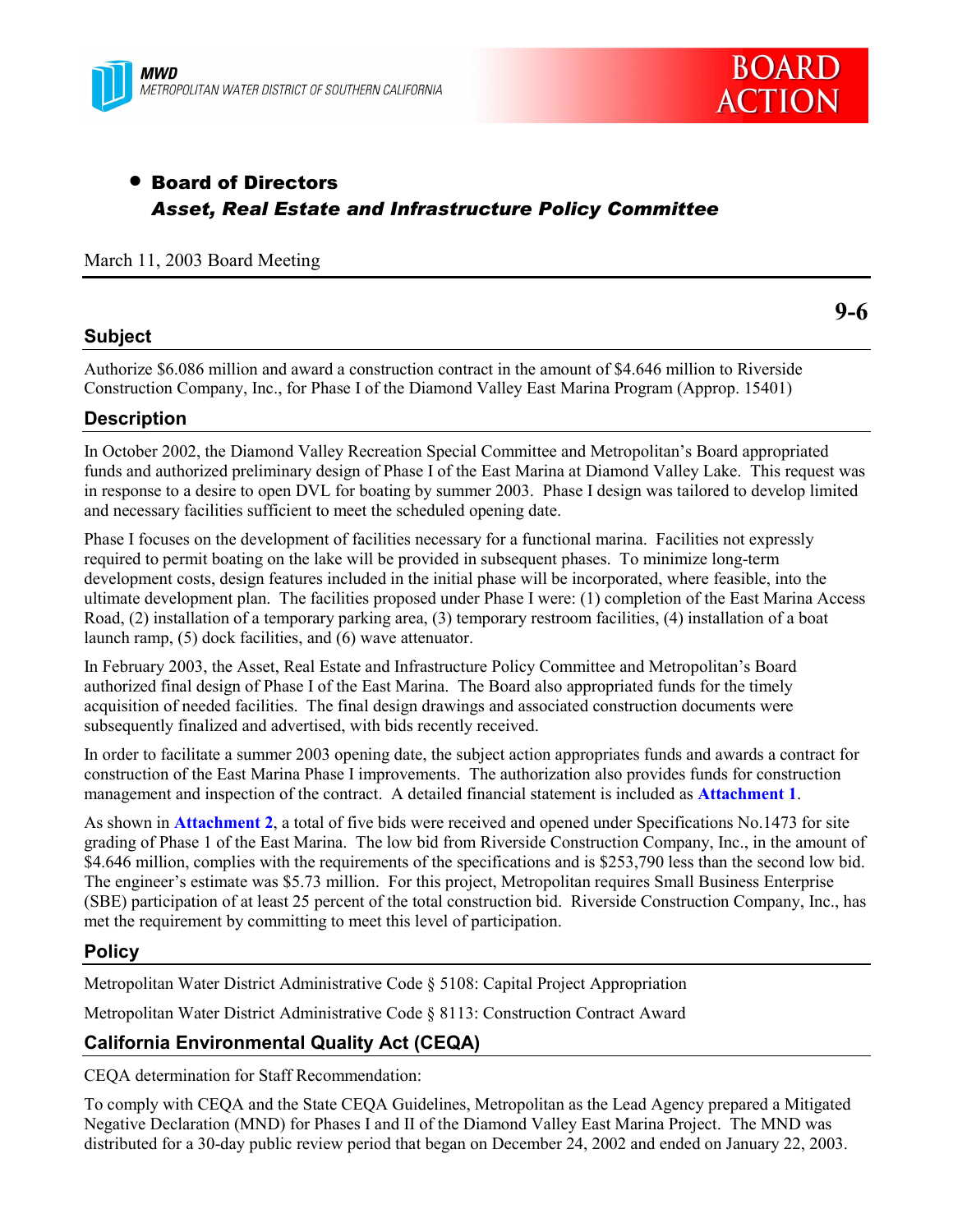The Board later adopted the MND and the mitigation monitoring and reporting program (MMRP) on February 11, 2003. Hence, the previously adopted environmental documentation in conjunction with the current proposed actions fully complies with CEQA and the State CEQA Guidelines. As such, no further environmental documentation is necessary for the Board to act on with respect to the proposed action.

The CEQA determination is: Determine that the proposed actions have been previously addressed in the 2003 adopted MND and its MMRP and that no further environmental analysis or documentation is required.

#### **Staff Recommendation**

Adopt the CEQA determination and increase Appropriation 15401 by \$6.086 million in budgeted funds to a total of \$8.37 million; and award a construction contract to Riverside Construction Company, Inc., in an amount not to exceed \$4.646 million.

**Fiscal Impact:** \$6.086 million in budgeted CIP funds.

3/7/2003 *Roy L. Wolfe Date*

*Manager, Corporate Resources*

*Ronald R. Gastelum*

*Chief Executive Officer*

3/7/2003 *Date*

### **Attachment 1 - Financial Statement for Diamond Valley East Marina Program - Phase 1**

**Attachment 2 - Abstract of Bids** 

BLA #764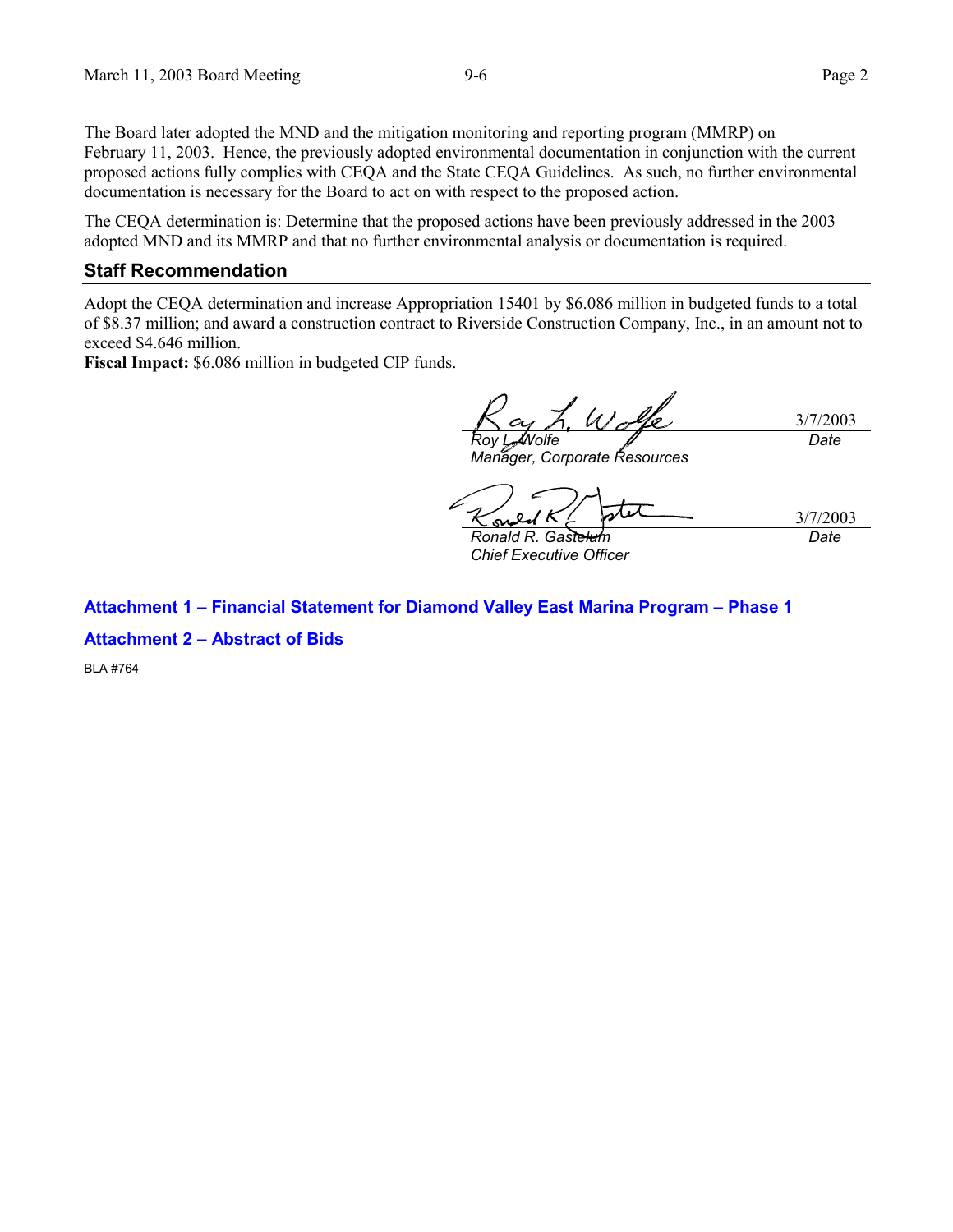# **Financial Statement for Diamond Valley East Marina Program**

A breakdown of Board Action No. 3 for Approp. 15401 to award a construction contract for Phase I of the Diamond Valley East Marina is as follows:

|                                                  | <b>Previous Board</b><br><b>Action No. 2</b><br>(Feb. 2003) | <b>Current Board</b><br><b>Action No. 3</b><br>(Mar. 2003) | <b>New Total</b><br>Appropriated<br><b>Amount</b> |
|--------------------------------------------------|-------------------------------------------------------------|------------------------------------------------------------|---------------------------------------------------|
| Labor                                            |                                                             |                                                            |                                                   |
| <b>Owner Costs (Program</b><br>Management)       | \$<br>345,000                                               | \$<br>107,500                                              | $\mathbf S$<br>452,500                            |
| <b>Construction Management and</b><br>Inspection | $\boldsymbol{0}$                                            | 400,000                                                    | 400,000                                           |
| Materials and Supplies                           | 475,000                                                     | $\theta$                                                   | 475,000                                           |
| Incidental Expenses                              | 20,000                                                      | 3,000                                                      | 23,000                                            |
| Professional/Technical Services                  | 750,000                                                     | 134,900                                                    | 884,900                                           |
| Equipment Use                                    | $\theta$                                                    | 2,000                                                      | 2,000                                             |
| Contracts                                        | 479,000                                                     | 4,646,000                                                  | 5,125,000                                         |
| <b>Remaining Budget</b>                          | 215,000                                                     | 792,600                                                    | 1,007,600                                         |
| <b>Total</b>                                     | 2,284,000<br>\$                                             | 6,086,000<br>\$                                            | \$8,370,000                                       |

# **Funding Request**

| <b>Program Name:</b>              | Diamond Valley East Marina - Phase 1                                  |                                  |             |  |
|-----------------------------------|-----------------------------------------------------------------------|----------------------------------|-------------|--|
| <b>Source of Funds:</b>           | Construction Funds (General Obligation, Revenue Bonds, Pay-As-You-Go) |                                  |             |  |
| <b>Appropriation No.:</b>         | 15401                                                                 | <b>Board Action No.:</b>         | 3           |  |
| <b>Requested Amount:</b>          | 6,086,000                                                             | <b>Capital Program No.:</b>      | 15401       |  |
| <b>Total Appropriated Amount:</b> | 8,370,000                                                             | <b>Capital Program Page No.:</b> | N/A         |  |
| <b>Total Program Estimate:</b>    | 40,868,000                                                            | <b>Program Goal:</b>             | Stewardship |  |